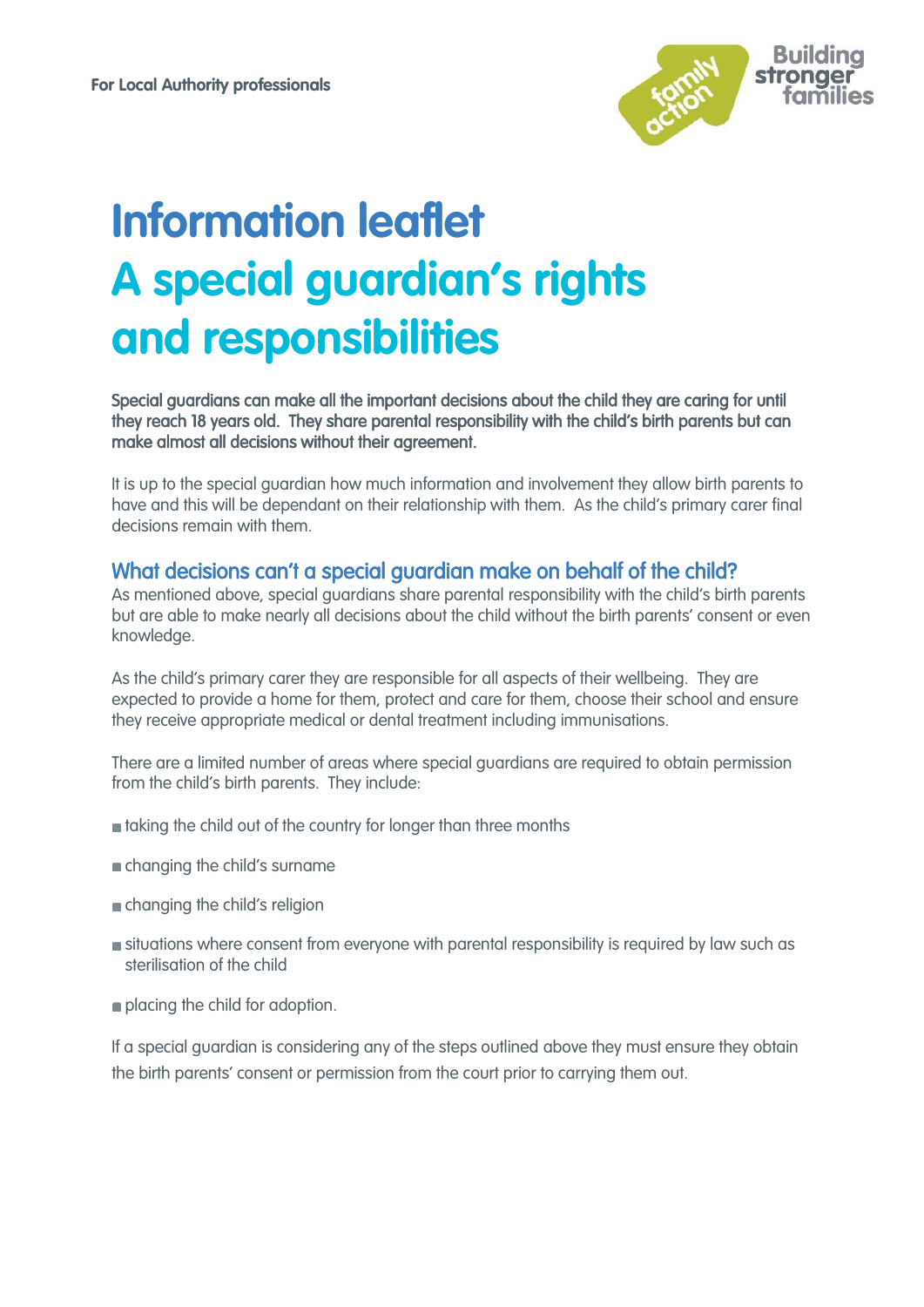

## What are special guardian's legal rights around birth family contact?

Contact arrangements can be clearly outlined for some special guardians as part of their SGO agreement while others are expected to make informal arrangements themselves. Contact should always be decided on the basis of what is in the child's best interests.

The court can order contact between a child and their birth family even if the carer thinks it is not in the child's best interests. If this decision is made the special guardian must ensure contact takes place. However, if they are able to provide evidence that contact is causing distress and is affecting the child negatively they can challenge this in court. While it is important for special guardians to encourage contact they cannot force the child to attend. If contact arrangements have not been fixed in a court order special guardians have the authority to decide them.

A birth parent can challenge contact arrangements by applying to the court and allowing them to decide about the disagreement. The court's main concern will be the child's welfare and contact will only be changed if it is in the child's best interests. If applications happen repeatedly and unreasonably the court can stop them.

There are options available to resolve disputes regarding contact before disagreements escalate to court. Birth parents and special guardians can attempt to resolve their problems by asking a social worker to intervene or by attending family mediation or similar services. In fact a court may order a special guardian to seek mediation before allowing them to take legal proceedings as these are usually viewed as a last resort.

If a special guardian decides to make major changes to the contact agreement, such as allowing unsupervised contact when the child is older, they should seek advice from the local authority prior to making any changes.

If during contact a special guardian is concerned about the child's safety, they must contact the local authority and stop contact until those concerns have been addressed and they feel the child is safe.

## Under what circumstances can an SGO end?

There must be a significant change in circumstances for a court to end a SGO. The legal process is potentially lengthy and expensive and it is relatively rare for a challenge from parents or relatives to actually go ahead.

An application to court to end an SGO can be made by the special guardian, anyone who has had a Child Arrangements Order put in place since the SGO was granted or by the local authority where a Care Order has been put in place since the SGO was granted.

A child's parent, step-parent who has parental responsibility or anyone who previously had parental responsibility prior to the SGO being granted must first apply to the court for permission to apply for a change or ending of the SGO.